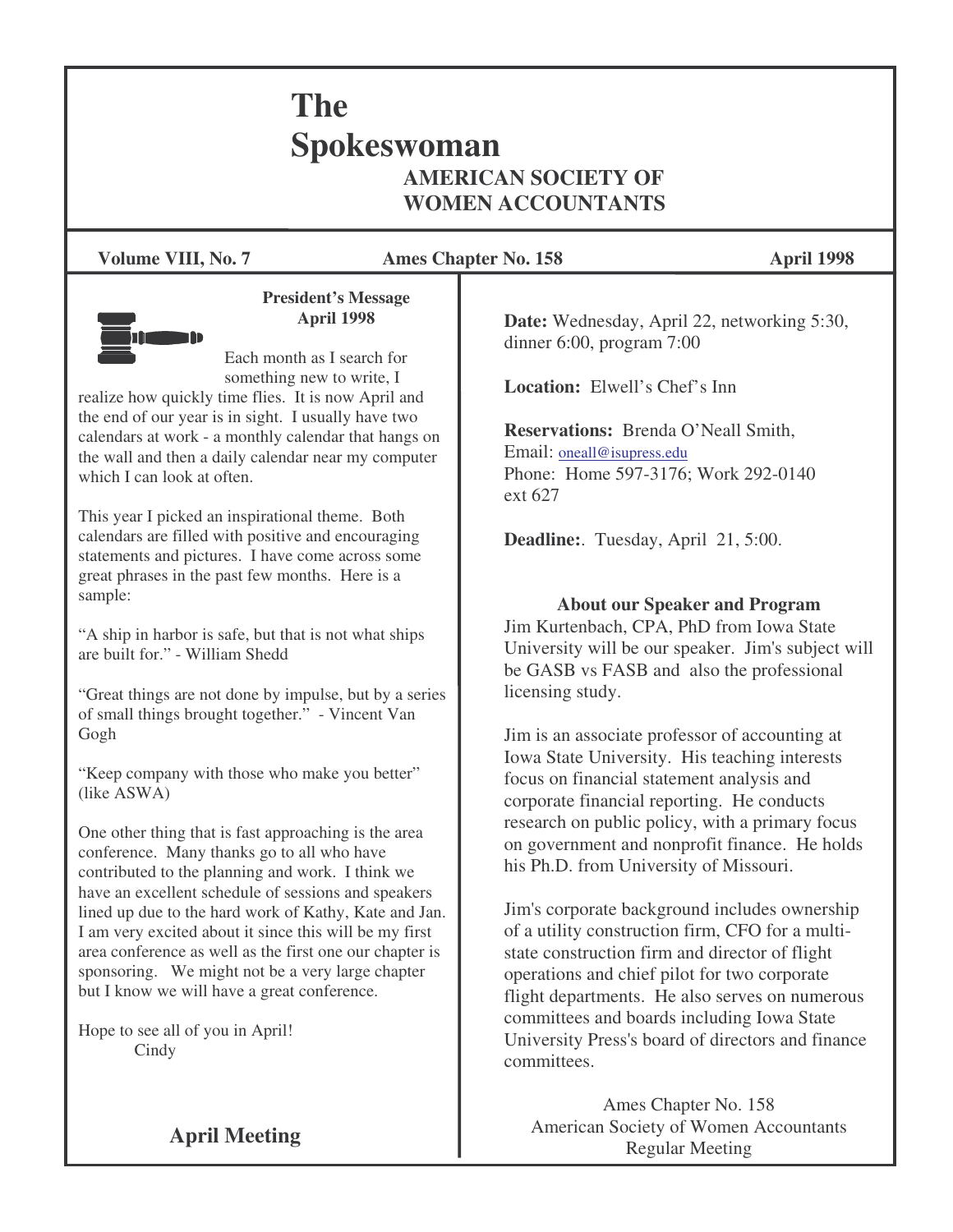### March 18, 1998

**CALL TO ORDER:** The regular monthly membership meeting of the Ames Chapter No. 158 of the American Society of Women Accountants was brought to order by President Cindy Sippel at approximately 6:10 p.m. at Elwell's Chefs Inn, Ames, Iowa.

**QUORUM:** A quorum was present.

**ATTENDANCE:** The following members were in attendance: Kathy Strum, Nancy Campbell, Kate Mulder, Margaret Munson, and Cindy Sippel.

### **BUSINESS:**

Minutes: Kathy Strum moved, with a second from Nancy Campbell, that the minutes from the November 1997 meeting and the February 1998 meeting be approved. The minutes were approved unanimously.

Treasurer's Report: No report.

### **COMMITTEE REPORTS:**

Bulletin: The deadline for the April bulletin is April 5, 1998. No sponsors are needed at this time. Remember the deadlines.

Membership: No report. We had one guest, Mary Mosiman, at this meeting.

Program: Brenda O'Neall-Smith has arranged a speaker for the April meeting. Cindy Sippel will talk with Brenda, since our regular meeting date is April 15.

Scholarship: The scholarship application deadline is March 20, 1998.

### **OLD BUSINESS:**

Prairie State Conference update: Preparations are continuing. The first mailing is expected to go out in early April. Members are asked to watch their email for notice of a work night to prepare the mailing. The programs should be firmed up by the end of the month, for inclusion in the brochure.

### **NEW BUSINESS:**

The members discussed options for the 1998- 1999 year. More information will be forthcoming in April's bulletin, and our plans for a nominating committee will be discussed at the April meeting.

### **ANNOUNCEMENTS**:

No announcements.

**ADJOURNMENT**: Kate Mulder moved, with a second by Nancy Campbell, that the meeting

adjourn. The motion carried unanimously. The meeting was adjourned at 6:50 p.m. Respectfully submitted, Margaret Munson, Secretary

### **1998-1999 Plans**

by Cindy Sippel

It's time to think about our plans for next year. Rather than try to find a nominating committee to propose a slate of officers for next year, we will be discussing our plans at the April meeting. WE need to have your input in the decisions that need to be made. Please plan to attend. We need to send the naves of the President and Treasurer to National by May 1. **Be there so your voice can be heard.**

### **Networking Luncheon**

March's networking luncheon was a great success. We had 7 or 8 members present, and had a great time. Let's try again this month.

Next Luncheon: Friday, May 1, 11:45 at Red Lobster. We'll check by email to see who is coming.

### **Prairie States Conferencs**

The brochure for the Prairie States conference follows. Make plans to attend!!

### **New Email Addresses**

Cindy Sippel: Ricksippel@aol.com

Kathy Strum: kstrum@nev.hfmgt.com

Kate Mulder: kmulder@nev.hfmgt.com

Karen Jacobson: no email

Please update on your addresses, and let me know if you would like to receive the bulletin and correspondence at home, work or both.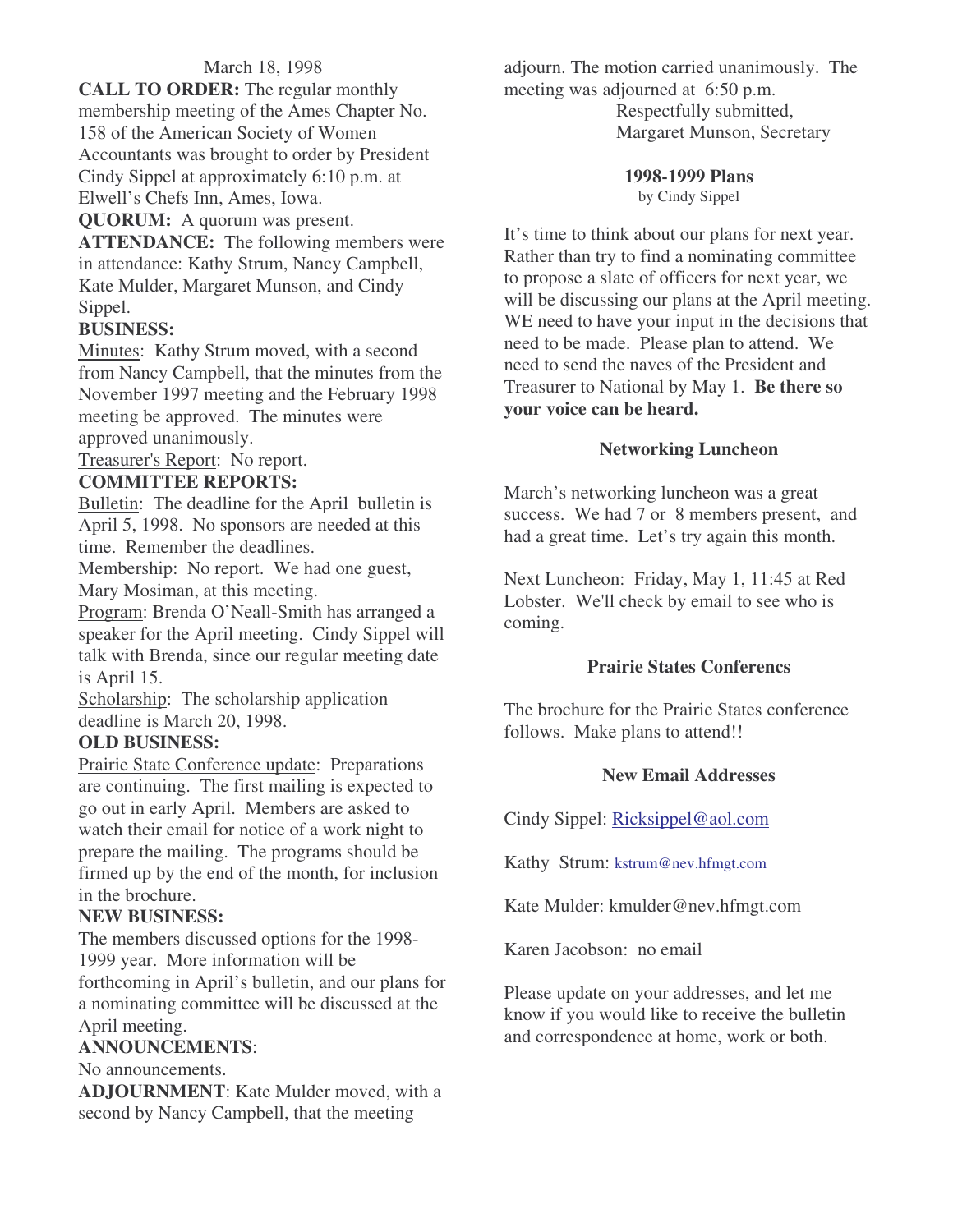Join the Ames Chapter #158 of the American Society of Women Accountants for a fun-filled, educational 2 or 3 days on beautiful 9owa State University Campus.

Room Accommodations and classes will be in the Memorial Union right on campus with fabulous views of the Campanile and Lake Laverne. This location is just a short walk from Campustown which offers unique shopping and night spots for evening entertainment. Come see why we're proud of our Jowa State University campus and the excellent educational expertise this community provides.

### *LODGING AT MEMORIAL UNION ON THE ISU CAMPUS* **Call 1-515-292-1111 for Reservations**

Limited No. of Rooms available for: \$50 for double occupancy

\$40 for single occupancy

# *Casual is CooL - We're on campus - and casual attire is the mode for the conference!!*

*For lowest prices on travel call Adventure Travel at 1-800-733-3552*

**~ Shuttle service from Des Moines Airport available - Call Cindy Sippel at 515-248-8086 (w) or 515 232-6939 (h) by June 5, 1998 for arrangements~**

### **DIRECTIONS:**

The Iowa State Memorial Union is accessible from U.S. Interstate 35 via Highway 30 West and Elwood Drive exits, located at Lincoln Way and Ash Avenue on the Iowa State University campus.

Both local and regional transportation is available, and a shuttle connection exits between the Memorial Union and the Des Moines International Airport which is 45 miles south of Ames.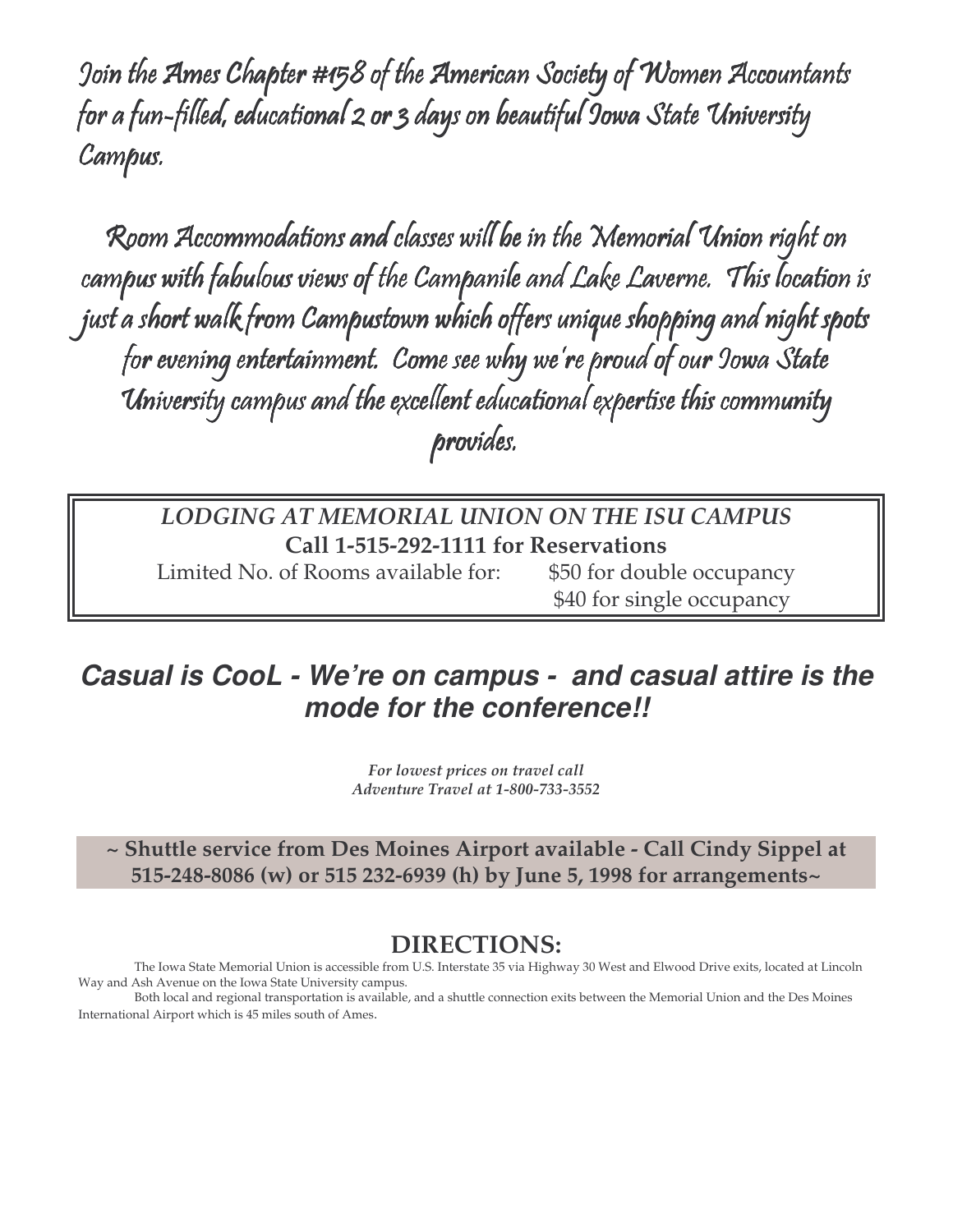American Society of Women Accountants

Prairie States Conference WOMEN ON THE MO

FROM THE CLASSROOM TO THE BOARDROOM

June 12-14, 1998 in Ames, IA Sponsored by Ames Chapter #158

**Friday, June 12, 1998** 1:00 pm Best Ball Fun Golf - 18 holes with cart and lunch - Ames Golf & Country Club OR Story City Shopping Spree - Outlet Mall, Antique Carousel, Norwegian Specialty Shops and lunch

5:00 pm Hospitality Suite opens - Join us for a light meal.

Director

|                                              |                                                                                                | Saturday, June 13, 1998                                                                      |                                                          |  |  |
|----------------------------------------------|------------------------------------------------------------------------------------------------|----------------------------------------------------------------------------------------------|----------------------------------------------------------|--|--|
| 7:00-7:50 am                                 | Cyclone Starter Breakfast Bar and Registration                                                 |                                                                                              |                                                          |  |  |
| 7:50-8:00 am                                 | Welcome                                                                                        |                                                                                              |                                                          |  |  |
| $8:00-9:45$ am<br>$(2 \text{ hrs } CPE)$     | <b>Opening Session</b>                                                                         | Marketing Yourself as a Professional by Mary Beukema Harms                                   |                                                          |  |  |
| 9:45-10:00 am                                | <b>Break</b>                                                                                   |                                                                                              |                                                          |  |  |
| 10:00-11:45 am<br>$(2 \text{ hrs } CPE)$     | <b>OR</b>                                                                                      | <b>Protecting your Assets</b><br><b>The Balanced Scorecard</b>                               | by L. Joy Tegels, CPCU<br>by Timothy D. West, Ph.D., CPA |  |  |
| 11:45-12:45 pm Luncheon                      |                                                                                                |                                                                                              |                                                          |  |  |
| $1:00-2:45$ pm                               |                                                                                                | Understanding Our Leadership Style & Others<br>by Heidi S. Hoffman, ISU Community Leadership |                                                          |  |  |
| Specialist<br>(2hsCPE)                       | <b>OR</b>                                                                                      | <b>Tax Update</b>                                                                            | by Nancy Campbell, CMA                                   |  |  |
| 2:45-3:00 pm                                 | <b>Break</b>                                                                                   |                                                                                              |                                                          |  |  |
| 3:00-4:45 pm<br>$(2 \text{ hrs } CPE)$       | <b>OR</b>                                                                                      | The Interview & Employment Trends by Greg Clouse<br><b>Finance Your Future</b>               | by Carolyn Flynn                                         |  |  |
| 4:45-6:00 pm<br>6:00-7:00 pm<br>7:00-9:00 pm | Free time<br>Cocktail Hour                                                                     | Dinner followed with Dessert Bar and Entertainment                                           |                                                          |  |  |
|                                              |                                                                                                | <b>Sunday, June 14, 1998</b>                                                                 |                                                          |  |  |
| 8:00-9:45 am                                 | Breakfast Buffet followed by Chapter Exchange facilitated by Laura Farney, Prairie States Area |                                                                                              |                                                          |  |  |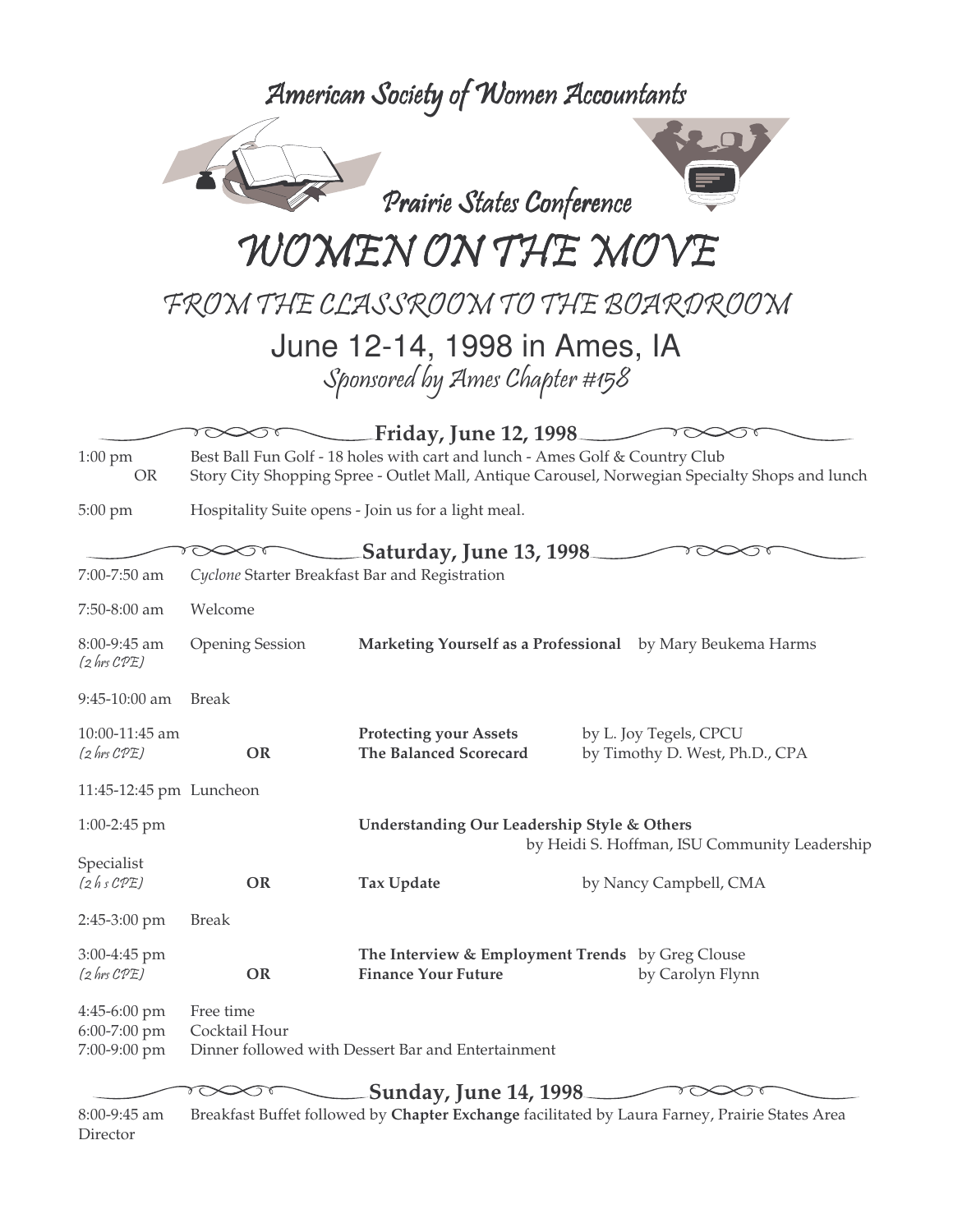$\gamma \infty$ 

**THE PROGRAMS**

ᅐᠫ

**Marketing Yourself as a Professional** Find out what you can do to market yourself as a Professional on the job each day. Even if you're not contemplating a job change, this could open new doors and opportunities to you in your present job and community. Attention to the daily image you present can make a difference!

**Protecting your Assets** Are you adequately insured? Or are you just pouring extra money into the insurance companies pockets? This session will give you practical, everyday advice that you can take back to your business and home and apply today! Joy is a dynamic speaker who takes learning about insurance to a new level.

**The Balanced Scorecard** Does your performance evaluation use a variety of performance measures? The Balanced Scorecard presentation will show the importance of using a variety of performance measures. Attend this session for practical application uses presented by an entertaining speaker who will keep you on the edge of your chair.

**Understanding Our Leadership Style & Others** One of the important aspects of leadership is the ability to understand and relate to others. We all know of persons with whom we work with easily, and of others with whom we seem unable to establish rapport, or who just "drive us crazy". What we may not know and understand is that they may approach leadership from a totally different perspective in their thinking and personality styles. This session will help participants to better understand their leadership styles as well as others, with the emphasis on how to maximize the strengths, abilities, and potential contributions of all.

**Tax Update** Tax laws have changed. For a timely update on these changes and how they affect your business and personal life, attend this session. Load up on this information and you will be one step ahead in your tax planning for 1998!

**The Interview & Employment Trends** How to conduct yourself in the interview - from the employee and employer sides. Both views give you a better understanding of what each party is looking for. What are the trends today? Who are the most sought after employees? How can you find them (or be one of them)? Attend this session for the scope of these developing trends!

**Finance Your Future** Carolyn Flynn gives her insights as to where she believes the market is headed in the next ten to twenty years and what investment vehicles you should be contemplating in order to reach your goals.

### **THE SPEAKERS**

Mary Beukema Harms Mary is currently an Adjunct Instructor at Iowa Sate University in Ames, IA. Mary uses her background in vertically integrating a company with her late husband and conceptualizing and developing four retail gift shops to teach various Marketing Classes. Her Marketing *internship program has grown from 5 to 25-30 students with her guidance since 1988.*

Honors and Accomplishments include: President, Iowa State University Alumni Association's Board of Directors, 1997; Meggie's (her gift shops) voted "Most Unique Gift Boutique" for Story County, 1993-1997 Outstanding Teacher Award, Business Council, College of Business, 1990, 1993; Up and *Comer Distinction, Des Moines Register, 1993; Woman of the Year Award, Ames Chamber of Commerce, 1992.*

L. Joy Tegels, CPCU Joy received her CPCU designation in 1980. CPCU is the equivalent to an undergraduate degree in insurance. She has also taught several insurance classes for the Independent Insurance Agents of Iowa, as well as continuing education classes on insurance. In 1983, Joy started Agri-Business Insurance Agency in Nevada, IA, an Independent Insurance Agency specializing in Agriculture Insurance and the only employee. In working with farm clients, she found a real need for risk management assistance in making wise decisions on how to handle risk, both insurable and uninsurable risks. In 1990, Agri-Business Insurance changed their name to Midwest Insurance Consultants, Ltd. which now employees 16 full-time personnel specializing in all *lines of insurance, representing 12 major regional and national companies.*

Timothy D. West, Ph.D., CPA Tim is an Assistant Professor of Accounting at Iowa State University where he teaches cost/managerial accounting. His research has focused on the accounting choices made by decision makers in health care and manufacturing settings. He has published with various co-authors in journals such as "Advances in Management Accounting, Journal of the American Medical Association, Accounting Education: A Journal of Theory, Practice and Research, and Journal of Health Care Finance. The Institute of Management Accountants awarded Professor West the 1996 *Lybrand Silver Medal for his Management Accounting article, "Applying ABC to Healthcare".*

Heidi S. Hoffman Heidi is associated with Iowa State University in the Department of Sociology with ISU Extension to Communities. This department provides support across the state in the areas of Leadership and Community Development. She earned her BS in Education from Iowa Sate University in 1988 and a MS in Education from Drake University in 1995. Heidi has been in the education field for the past 10 years as a teacher, *administrator, and program developer.*

Nancy Campbell, CMA Nancy graduated from Drake University with a Bachelors in Accounting and a Masters in Taxation . Nancy has served on the Internal Revenue Liaison Board and is currently the Tax Compliance Accountant for Sauer-Sunstrand Company, Sauer, Inc. and Control Concepts, a world wide corporation with sales over 450 million. In addition, Nancy is an Adjunct Instructor for Buena Vista University, Marshalltown *campus.*

Greg Clouse Greg graduated from the University of Northern Iowa in 1985 with a degree in Accounting. In 1994 Greg joined Robert Half International as a Recruiting Manager in the Permanent Placement Division and after 2 years he transferred to the Accountemps Division. In September 1997, he was named Division Director for the newest division of Robert Half, Management Resources. Robert Half International, Inc. is the world's first and *largest staffing service specializing in accounting, finance, information technology and banking.*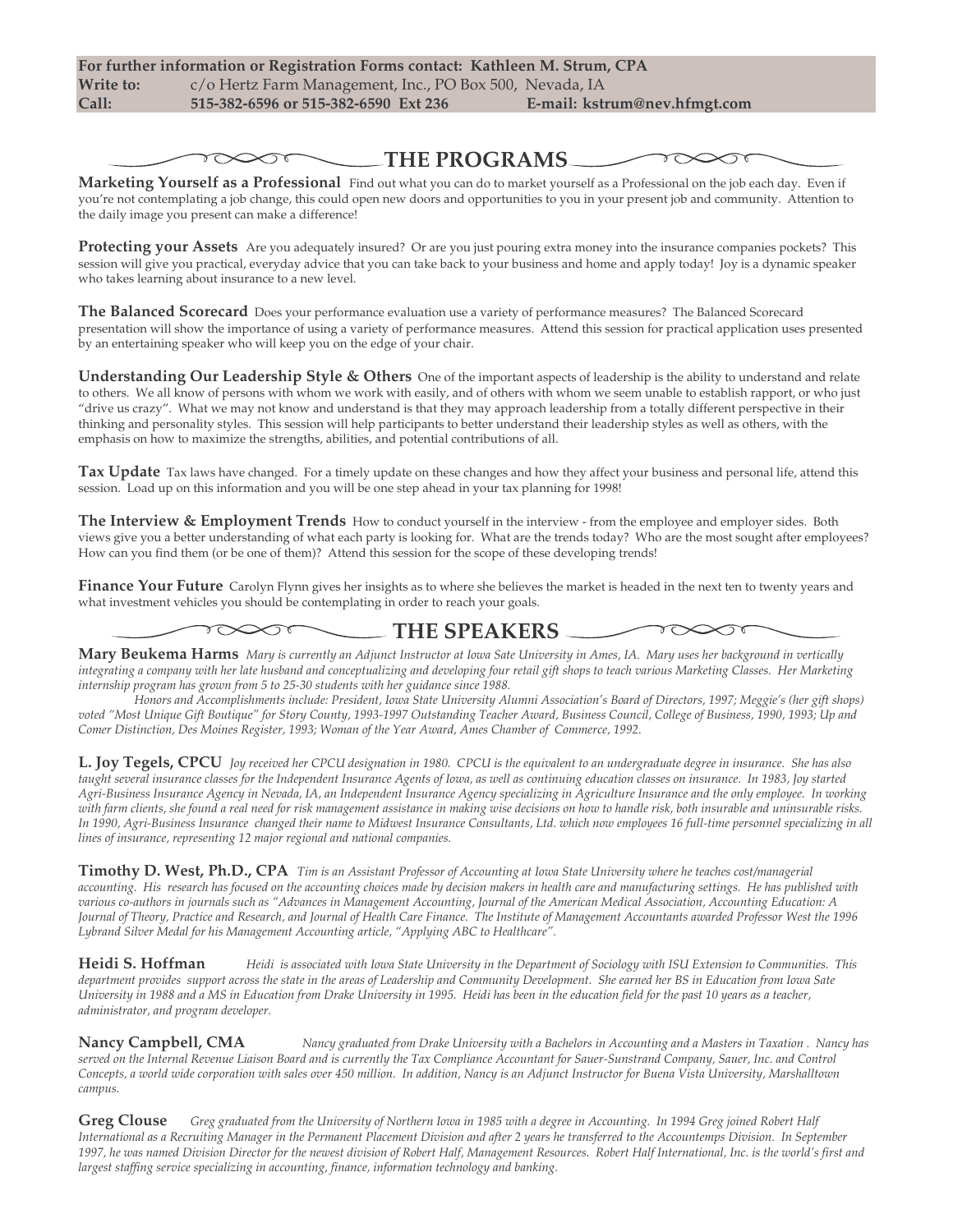Carolyn Flynn Carolyn has served the investment needs of individuals and small businesses since 1987. She became licensed in the securities in 1987 -3 months before the crash of 1987! She is currently employed by Piper Jaffray in Ames, IA. Carolyn believes in conservative growth and that "implementing asset allocation applications is extremely important when putting a financial program together to limit your exposure to market risk".

### **ENTERTAINMENT**

 $\gamma \infty$ 

Relax after dinner with dessert and enjoy some entertainment Las Vegas style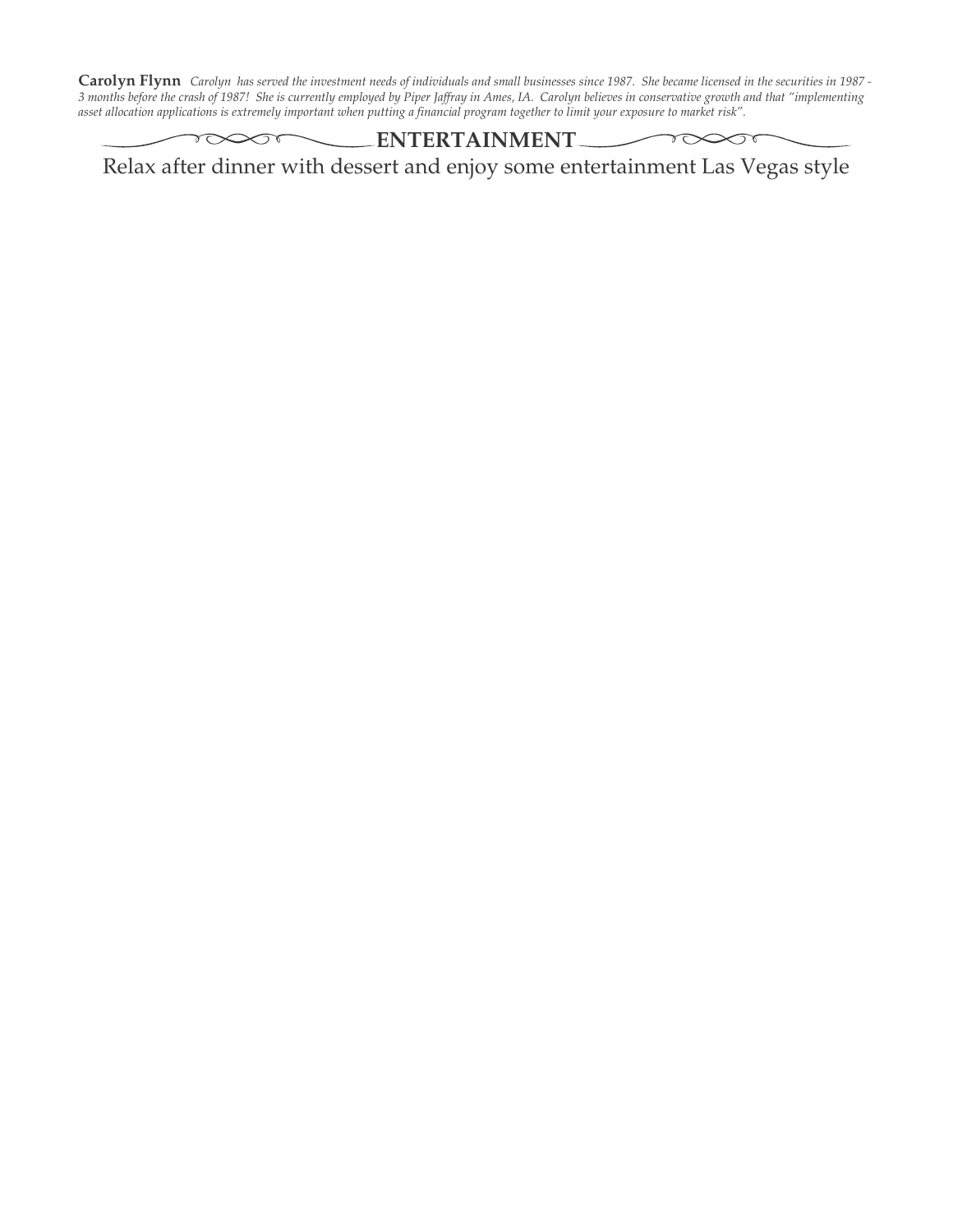# *Registration for Prairie States Area Conference American Society of Women Accountants June 12-14, 1998*

|                                        |                                                                                    | Home Phone () |                                       |  |
|----------------------------------------|------------------------------------------------------------------------------------|---------------|---------------------------------------|--|
|                                        |                                                                                    |               | Chapter Name                          |  |
|                                        |                                                                                    |               |                                       |  |
|                                        | Guest Names                                                                        |               |                                       |  |
| <b>REGISTRATION:</b>                   |                                                                                    |               |                                       |  |
|                                        | <b>COMPLETE REGISTRATION:</b> Includes Saturday morning                            |               |                                       |  |
|                                        | and afternoon technical sessions; Saturday morning breakfast bar,                  |               |                                       |  |
|                                        | luncheon and banquet plus Sunday morning breakfast bar                             |               | $\omega$ \$150.00 =                   |  |
|                                        | If postmarked by May 10, 1998 Deduct:                                              |               | $\omega$ \$ 25.00=                    |  |
|                                        | <b>FUN EVENTS REGISTRATION:</b>                                                    |               |                                       |  |
|                                        | Best Ball Fun Golf: Includes Green fees, cart rental and lunch                     |               | $@$45.00=$                            |  |
|                                        | Story City Shopping: Includes Outlet Mall, Antique Carousel,                       |               |                                       |  |
|                                        | Norwegian specialty shops and lunch                                                |               | $\overline{a}$ \$ 8.50=               |  |
|                                        | <b>PARTIAL REGISTRATION &amp; GUEST REGISTRATION:</b>                              |               |                                       |  |
|                                        | Technical Sessions Morning 8 a.m. - 12 p.m. $@$65.00=$                             |               |                                       |  |
|                                        | Afternoon 1 p.m. - 5 p.m.                                                          |               | $@$65.00=$                            |  |
| Saturday Luncheon                      |                                                                                    |               | $@$15.00=$                            |  |
|                                        | Saturday Night Banquet and Entertainment                                           |               | $\frac{1}{2}$ $\frac{1}{2}$ \$ 25.00= |  |
|                                        | Sunday Morning Breakfast Bar                                                       |               | $\omega$ \$ 15.00=                    |  |
|                                        | <b>TOTAL AMOUNT ENCLOSED</b>                                                       |               | $\sim$                                |  |
|                                        | Make checks payable to: ASWA - Ames Chapter                                        |               |                                       |  |
|                                        | Mail to: Kate Mulder c/o Hertz Farm Management, Inc., PO Box 500, Nevada, IA 50201 |               |                                       |  |
|                                        | Please indicate preference for sessions $-$ #1 or #2 in order of your preference.  |               |                                       |  |
|                                        |                                                                                    |               | Member Guest Guest Guest              |  |
| Morning Session 10:00 am - 11:45 am    |                                                                                    |               |                                       |  |
| Protecting your Assets                 |                                                                                    |               |                                       |  |
| The Balanced Scorecard                 |                                                                                    |               |                                       |  |
| <b>Afternoon Session</b>               | 1:00 pm - 2:45 pm                                                                  |               |                                       |  |
|                                        | Understanding Our Leadership Style & Others                                        |               |                                       |  |
| Tax Update<br><b>Afternoon Session</b> | 3:00 pm - 4:45 pm                                                                  |               |                                       |  |
|                                        | The Interview & Employment Trends                                                  |               |                                       |  |
| <b>Finance Your Future</b>             |                                                                                    |               |                                       |  |
|                                        |                                                                                    |               |                                       |  |
|                                        |                                                                                    |               |                                       |  |

*Please indicate if you are willing to help as a \_\_\_\_ Room Monitor or \_\_\_\_\_ Introduce Speakers*